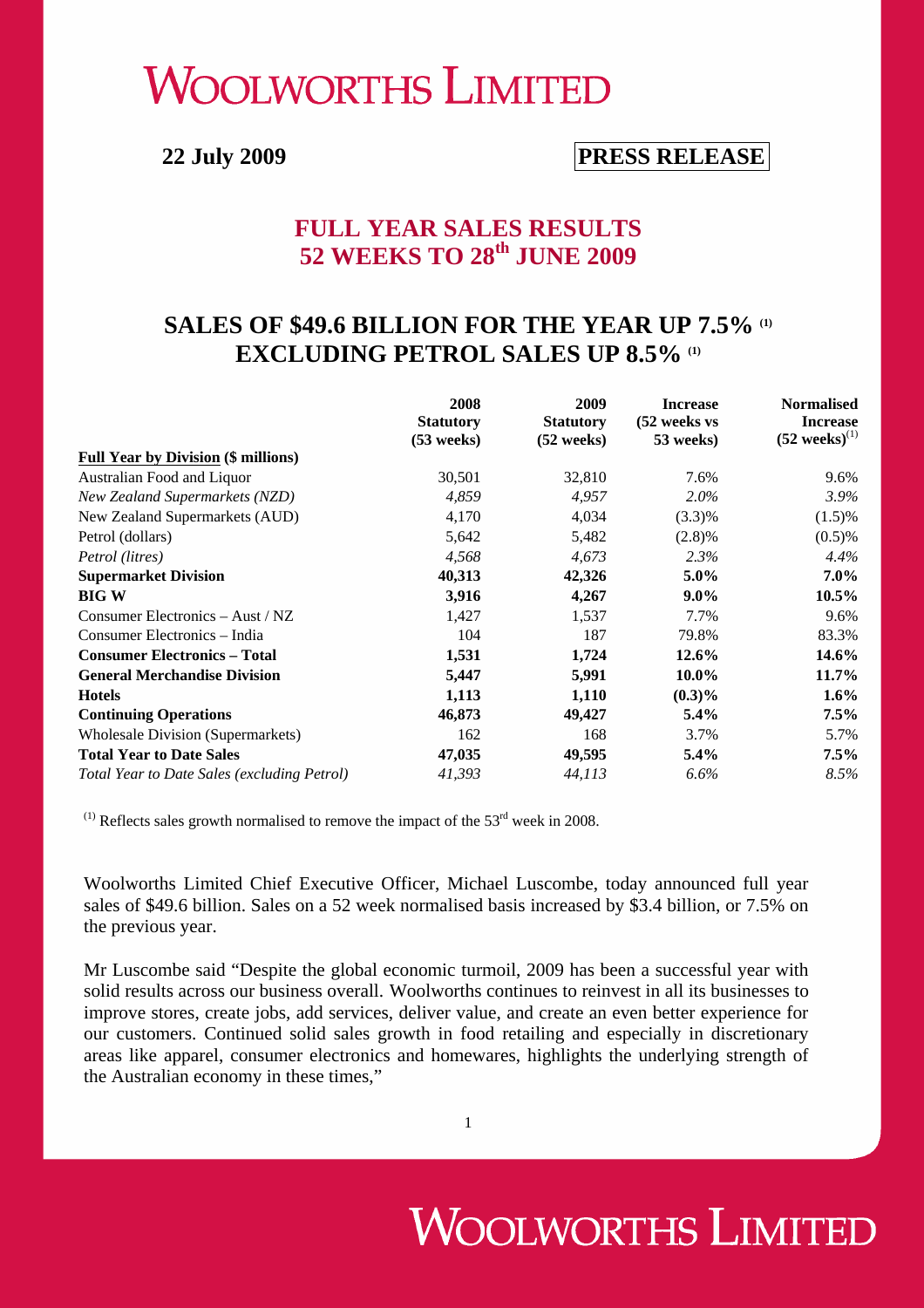#### **SUPERMARKET DIVISION**

#### *Australian Food and Liquor*

Australian Food and Liquor sales for the year were \$32.8 billion, an increase of  $9.6\%^{(2)}$  over last year with comparable sales for the year increasing by  $7.4\%$ <sup>(3)</sup>, (inflation 4.1%). This compares well to last year comparable sales of 6.3%, (FY08 inflation 2.9%).

During the fourth quarter, sales from the Australian Food and Liquor division increased by 9.5%<sup>(1,2)</sup>. Comparable sales for the fourth quarter were 7.9%<sup>(1,3)</sup>. Inflation for the fourth quarter declined to 4.0% (Q3: 4.4%).

"This is another solid performance demonstrating the degree to which customers in this current economic climate have embraced our key strategic initiatives such as price reinvestment, the 2010c store format, and our Everyday Rewards program," said Greg Foran, Director of Food, Liquor and Petrol.

| 2009                      |                         |                        | 2008             |                        |                  |
|---------------------------|-------------------------|------------------------|------------------|------------------------|------------------|
|                           | <b>Total</b>            | Comparable             | <b>Inflation</b> | Comparable             | <b>Inflation</b> |
| $\overline{\mathbf{Q}}$ 1 | 8.3%                    | 6.0%                   | 3.2%             | 7.6%                   | 1.7%             |
| $\overline{\bf Q}$        | 9.8%                    | 7.1%                   | 4.8%             | 6.0%                   | 2.4%             |
| Q <sub>3</sub>            | $10.8\%$ <sup>(1)</sup> | $8.8\%$ <sup>(1)</sup> | 4.4%             | $6.7\%$ <sup>(1)</sup> | 4.5%             |
| Q <sub>4</sub>            | $9.5\%$ (1)(2)          | $7.9\%$ <sup>(1)</sup> | 4.0%             | 4.9% $^{(1)}$          | 2.9%             |
| Year                      | $9.6\%$ <sup>(2)</sup>  | 7.4%                   | 4.1%             | 6.3%                   | 2.9%             |

*Australian Food and Liquor sales growth summary:* 

(1) Adjusted for the impact of Easter, which fell in the third quarter in 2008 and fourth quarter in 2009.

(2) Adjusted to reflect the removal of the 53rd week in 2008. Including the 53rd week in 2008 Q4 total sales growth was 2.0%, Full Year sales growth was 7.6%.

(3) Comparable sales for the fourth quarter were based on 12 weeks. Comparable sales for the full year were based on 52 weeks.

We opened 28 new Australian supermarkets during the year, ahead of our targeted range of 15 to 25, with six opening in the fourth quarter of 2009, bringing total Australian supermarkets to 802 stores. We also opened 16 new Dan Murphy's during the year taking the total number of stores to 104.

Total Liquor sales for the year were \$5.2 billion  $^{(4)}$  (FY08: \$4.7 billion).

The total trading area for the Australian Supermarket Division increased by 4.7% (FY08: 5.2%) for the year.

(4) Liquor sales include sales from Supermarkets attached liquor, BWS, Dan Murphy's and ALH bar sales. (FY08 normalised for 52 weeks was \$4.6 billion)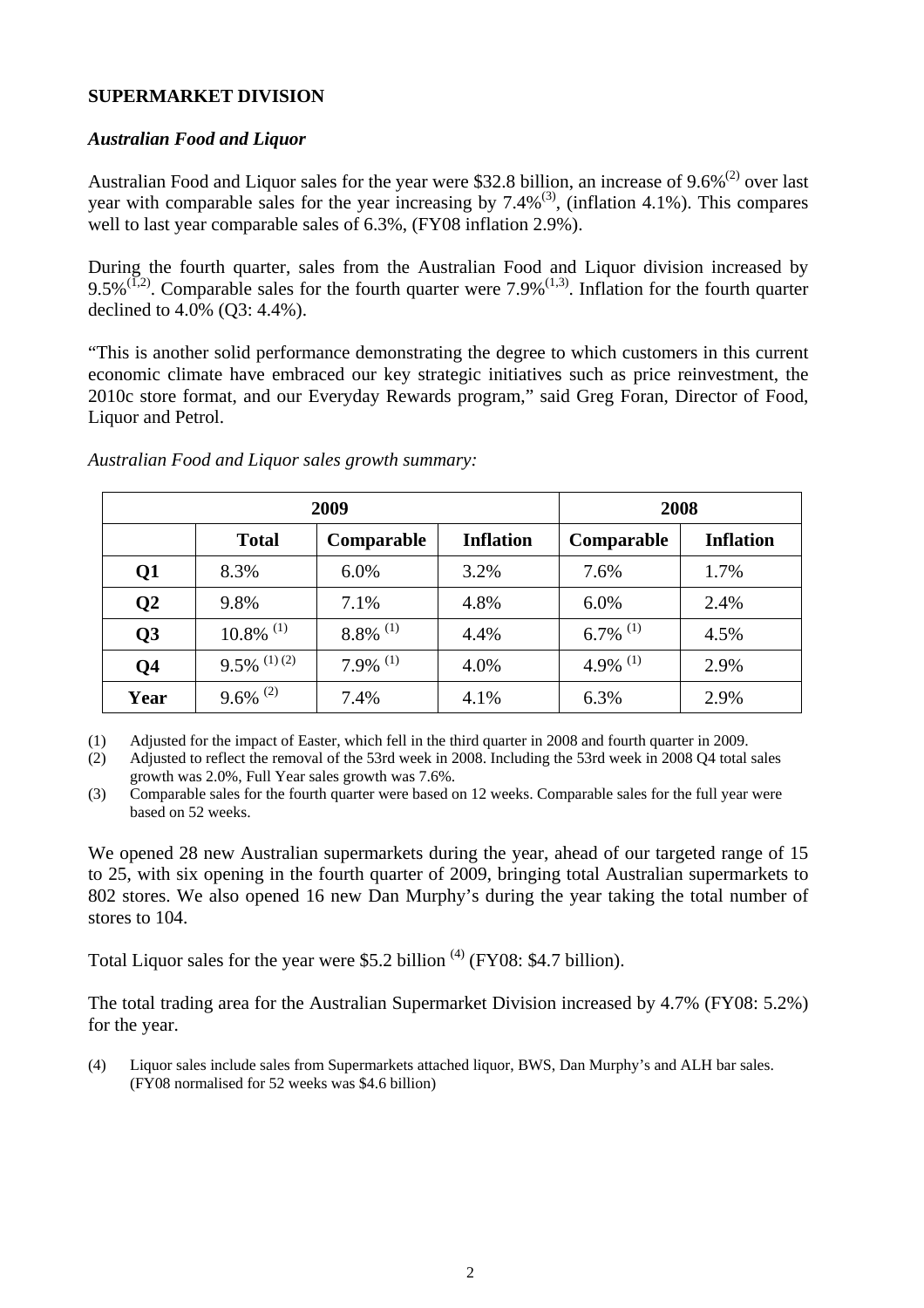#### *New Zealand Supermarkets*

New Zealand Supermarket sales for the year were NZ \$5.0 billion (A\$4.0 billion), a 3.9%<sup>(3)</sup> (in NZD) increase over last year. Comparable sales for the year increased by  $3.6\%^{(4)}$ .

During the fourth quarter, New Zealand Supermarkets sales increased by  $4.8\%^{(2,3)}$  (in NZD). Comparable sales for the fourth quarter were  $5.5\%^{(2,4)}$ .

In New Zealand, our overall food inflation for the quarter was approximately 5.6%, a decrease from the 6.0% experienced in the third quarter reflecting deflation in dairy and produce.

"Our significant business improvements in our supply chain, service levels, refurbishments and amenity initiatives are gaining traction particularly in the last quarter, despite the difficult economic conditions in New Zealand" said Peter Smith, Managing Director Progressive Enterprises Limited.

| <b>NZD</b>      | Total $^{(1)}$         | Comparable $(1)$       | <b>Inflation</b> |
|-----------------|------------------------|------------------------|------------------|
| Q1              | 3.1%                   | 3.0%                   | 5.7%             |
| $\overline{Q}2$ | 3.9%                   | 3.0%                   | 5.9%             |
| Q <sub>3</sub>  | 4.0% <sup>(2)</sup>    | $3.2\%$ <sup>(2)</sup> | 6.0%             |
| Q4              | 4.8% $(2)(3)$          | 5.5% $^{(2) (4)}$      | 5.6%             |
| Year            | $3.9\%$ <sup>(3)</sup> | 3.6% $^{(4)}$          | 5.8%             |

*New Zealand Supermarkets sales growth summary:*

(1) Total and comparable sales % quoted based on NZD sales.

- (2) Adjusted to reflect the impact of Easter, which fell in the third quarter in 2008 and fourth quarter in 2009.
- (3) Adjusted to reflect the removal of the  $53<sup>rd</sup>$  week in 2008. Including the 53rd week in 2008 Q4 total sales declined 3.0%, Full Year sales growth was 2.0%.
- (4) Comparable sales for the fourth quarter were based on 12 weeks. Comparable sales for the full year were based on 52 weeks.

#### *Petrol*

For the full year, petrol sales were \$5.5 billion, a decrease of  $0.5\%$ <sup>(2)</sup> over the prior year and indicative of lower petrol price levels. Petrol comparable sales (dollars) decreased by  $4.3\%^{(3)}$ , however comparable volumes increased  $1.2\%$ <sup>(3)</sup> over the year (FY08: 0.6%).

Petrol sales for the fourth quarter, including Woolworths/Caltex Alliance sites, decreased by  $18.3\%$ <sup>(1,2)</sup>, reflecting a decrease in the average selling price of 31.6 cents per litre compared to last year. Petrol comparable sales (dollars) decreased by  $21.9\%$ <sup>(1,3)</sup>, during the quarter. Total volumes in the fourth quarter increased  $2.6\%^{(1,2)}$ , however comparable volumes declined  $0.5\%^{(1,3)}$  as we cycled the very successful launch of Everyday Rewards in the fourth quarter last year.

As at the end of the financial year, we had 542 petrol stations including 133 Woolworths/Caltex alliance sites. We opened an additional 21 petrol canopies during the year.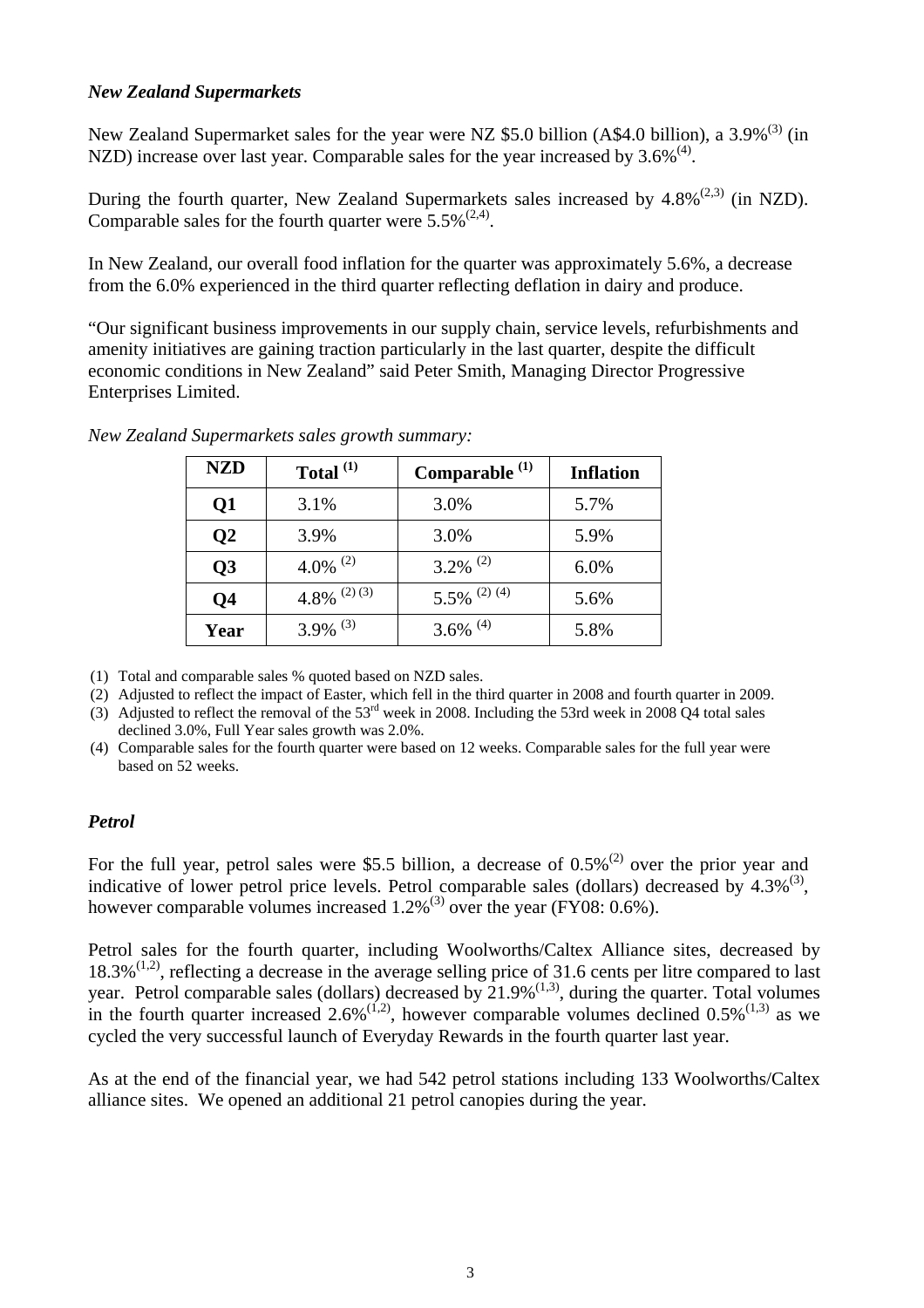### *Petrol (continued)*

|      | <b>Total</b><br><b>Dollars</b> | Comparable<br><b>Dollars</b> | <b>Total</b><br><b>Volumes</b> | Comparable<br><b>Volumes</b> |
|------|--------------------------------|------------------------------|--------------------------------|------------------------------|
| Q1   | 30.4%                          | 26.5%                        | 4.6%                           | 1.7%                         |
| Q2   | $(0.1)$ %                      | (3.7)%                       | 4.7%                           | 2.2%                         |
| Q3   | $(11.9)$ % <sup>(1)</sup>      | $(15.7)\%$ <sup>(1)</sup>    | $5.4\%$ <sup>(1)</sup>         | $1.2\%$ <sup>(1)</sup>       |
| Q4   | $(18.3)\%$ <sup>(1) (2)</sup>  | $(21.9)$ % $^{(1)(3)}$       | $2.6\%$ <sup>(1)(2)</sup>      | $(0.5)\%$ <sup>(1) (3)</sup> |
| Year | $(0.5)$ % <sup>(2)</sup>       | $(4.3)\%$ <sup>(3)</sup>     | 4.4% $^{(2)}$                  | $1.2\%$ <sup>(3)</sup>       |

*Petrol sales growth summary:* 

(1) Adjusted to reflect the impact of Easter, which fell in the third quarter in 2008 and fourth quarter in 2009.

(2) Adjusted to reflect the removal of the  $53<sup>rd</sup>$  week in 2008. Including the 53rd week in 2008 Q4 total sales declined 25.6%, Full Year sales declined 2.8%.

(3) Comparable sales and litres for the fourth quarter were based on 12 weeks. Comparable sales and litres for the full year were based on 52 weeks.

### **BIG W**

Sales for the full year were \$4.3 billion, an increase of  $10.5\%$ <sup>(2)</sup> over the previous year. Comparable sales for the full year were  $7.1\%^{(3)}$  (FY08: 4.7%).

BIG W sales grew by 12.9%<sup>(1,2)</sup> in the fourth quarter with comparable sales growth of 11.5%<sup>(1,3)</sup>.

"This is a great result for BIG W and a clear endorsement of the success of the BIG W value proposition. Our continued focus on providing great value and choice to our customers means that BIG W has been well placed to support Australian consumers during the current economic climate. Home and family categories in particular benefited from the impact of the government stimulus packages," said Julie Coates, General Manager BIG W.

*BIG W sales growth summary:* 

|                | Total                      | Comparable                 |
|----------------|----------------------------|----------------------------|
| Q1             | 10.7%                      | 4.4%                       |
| Q <sub>2</sub> | 9.5%                       | 6.4%                       |
| Q <sub>3</sub> | $9.7\%$ <sup>(1)</sup>     | $6.7\%$ <sup>(1)</sup>     |
| Q <sub>4</sub> | $12.9\%$ <sup>(1)(2)</sup> | $11.5\%$ <sup>(1)(3)</sup> |
| Year           | $10.5\%$ <sup>(2)</sup>    | $7.1\%$ <sup>(3)</sup>     |

(1) Adjusted to reflect the impact of Easter, which fell in the third quarter in 2008 and fourth quarter in 2009.

(2) Adjusted to reflect the removal of the  $53<sup>rd</sup>$  week in 2008. Including the 53rd week in 2008 Q4 total sales growth was 6.2%, Full Year sales growth was 9.0%.

(3) Comparable sales for the fourth quarter were based on 12 weeks. Comparable sales for the full year were based on 52 weeks.

There were five new BIG W stores opened during the year taking total stores to 156.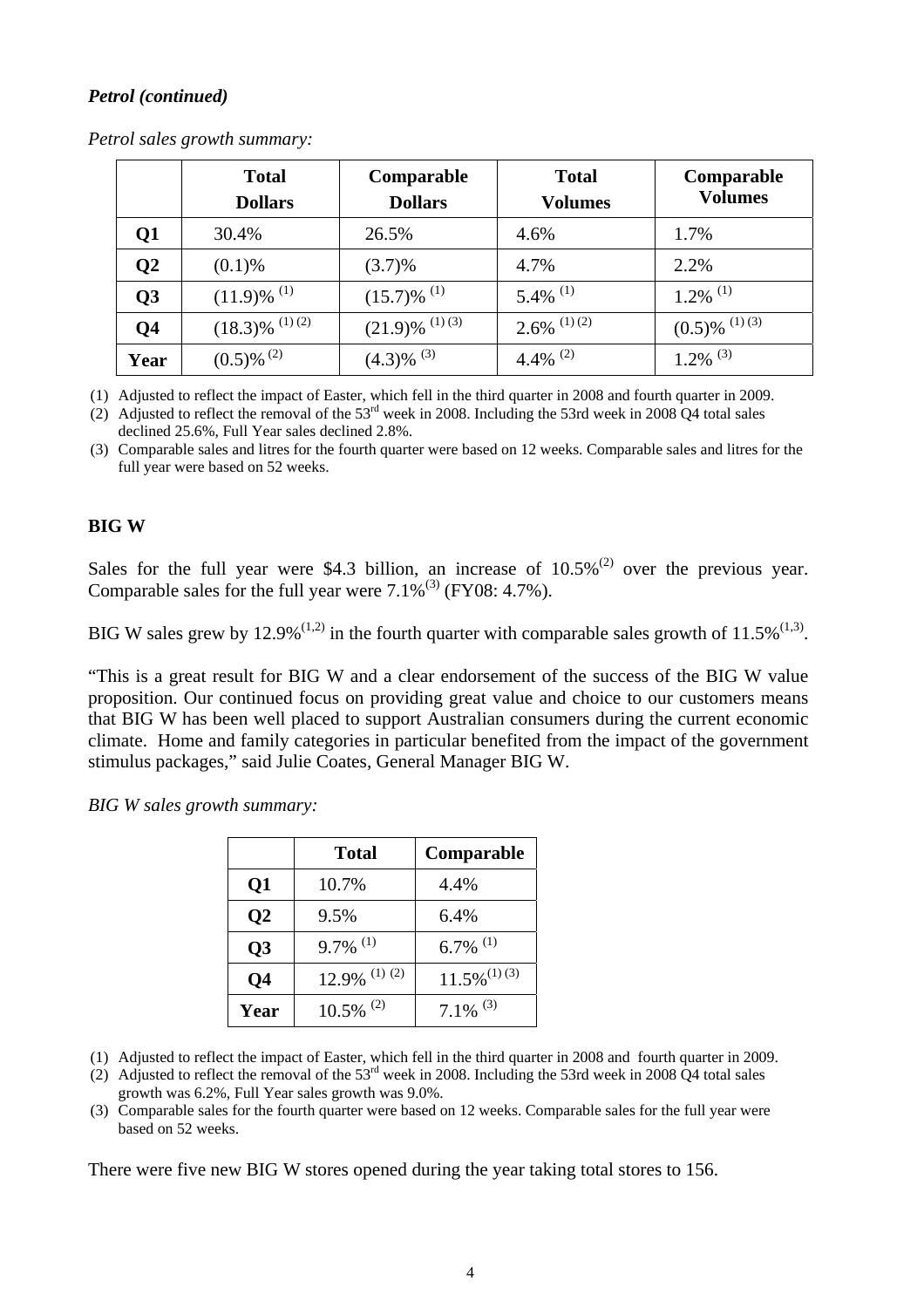#### **CONSUMER ELECTRONICS**

Total Consumer Electronics sales grew by 14.6% (normalised for the  $53<sup>rd</sup>$  week in 2008) over the previous year reflecting the solid growth in our Australian & New Zealand operations and the expansion of our wholesale operations in India.

#### *Australia and New Zealand*

Sales for the full year reached \$1.5 billion, a  $9.6\%$ <sup>(3)</sup> increase on previous year, with comparable store sales increasing by  $6.3\%^{(1,4)}$ . Comparable sales were  $7.3\%^{(4)}$  in Australia (including 13.4%<sup>(4)</sup> for the Dick Smith stores – excluding Powerhouse and Tandy) and  $2.0\%^{(1,4)}$  in New Zealand.

In the fourth quarter solid sales growth of  $9.5\%$  <sup>(2,3)</sup> was achieved, with comparable sales growth of 8.4%<sup>(2,4)</sup> in Australia (including  $14.0\%$ <sup>(4)</sup> for the Dick Smith stores – excluding Powerhouse and Tandy). Comparable sales declined  $5.8\%$ <sup>(1,2,4)</sup> in New Zealand.

"This pleasing sales result demonstrates the increased customer acceptance of our refreshed Dick Smith offer in Australia. The 77 new format stores completed in the year continue to achieve sales growth in excess of the rest of the network," said Debra Singh, General Manager Consumer Electronics.

|           | <b>Total</b>              | Comparable <sup>(1)</sup><br>Aust/NZ | Comparable<br><b>Australia</b> | Comparable<br><b>New Zealand</b><br>(in NZD) |
|-----------|---------------------------|--------------------------------------|--------------------------------|----------------------------------------------|
| Q1        | 6.1%                      | 4.9%                                 | 6.6%                           | $(2.2)\%$                                    |
| <b>O2</b> | 11.6%                     | 6.5%                                 | 7.2%                           | 3.6%                                         |
| <b>Q3</b> | $10.9\%$ <sup>(2)</sup>   | $8.2\%$ <sup>(2)</sup>               | $7.1\%$ <sup>(2)</sup>         | $12.4\%$ <sup>(2)</sup>                      |
| <b>Q4</b> | $9.5\%$ <sup>(2)(3)</sup> | 5.6% $(2)$ (4)                       | $8.4\%$ <sup>(2)(4)</sup>      | $(5.8)$ % <sup>(2) (4)</sup>                 |
| Year      | $9.6\%$ <sup>(3)</sup>    | $6.3\%$ <sup>(4)</sup>               | $7.3\%$ <sup>(4)</sup>         | $2.0\%$ <sup>(4)</sup>                       |

*Consumer Electronics (Australia & New Zealand) sales growth summary:* 

(1) Adjusted for movements in exchange rates.

(2) Adjusted to reflect the impact of Easter, which fell in the third quarter in 2008 and fourth quarter in 2009.

(3) Adjusted to reflect the removal of the  $53<sup>rd</sup>$  week in 2008. Including the 53rd week in 2008 Q4 total sales growth was 1.5%, Full Year sales growth was 7.7%.

(4) Comparable sales for the fourth quarter were based on 12 weeks. Comparable sales for the full year were based on 52 weeks.

There were 51 Dick Smith stores opened during the year, with 13 of these being opened in the fourth quarter, taking total stores to 436.

#### **India**

Our business venture with TATA in India now services 33 retail stores operating under the Croma brand and has produced sales of \$187 million for the year compared to \$104 million last year. As part of this venture Woolworths Limited provides buying, wholesale, supply chain and general consulting services to TATA.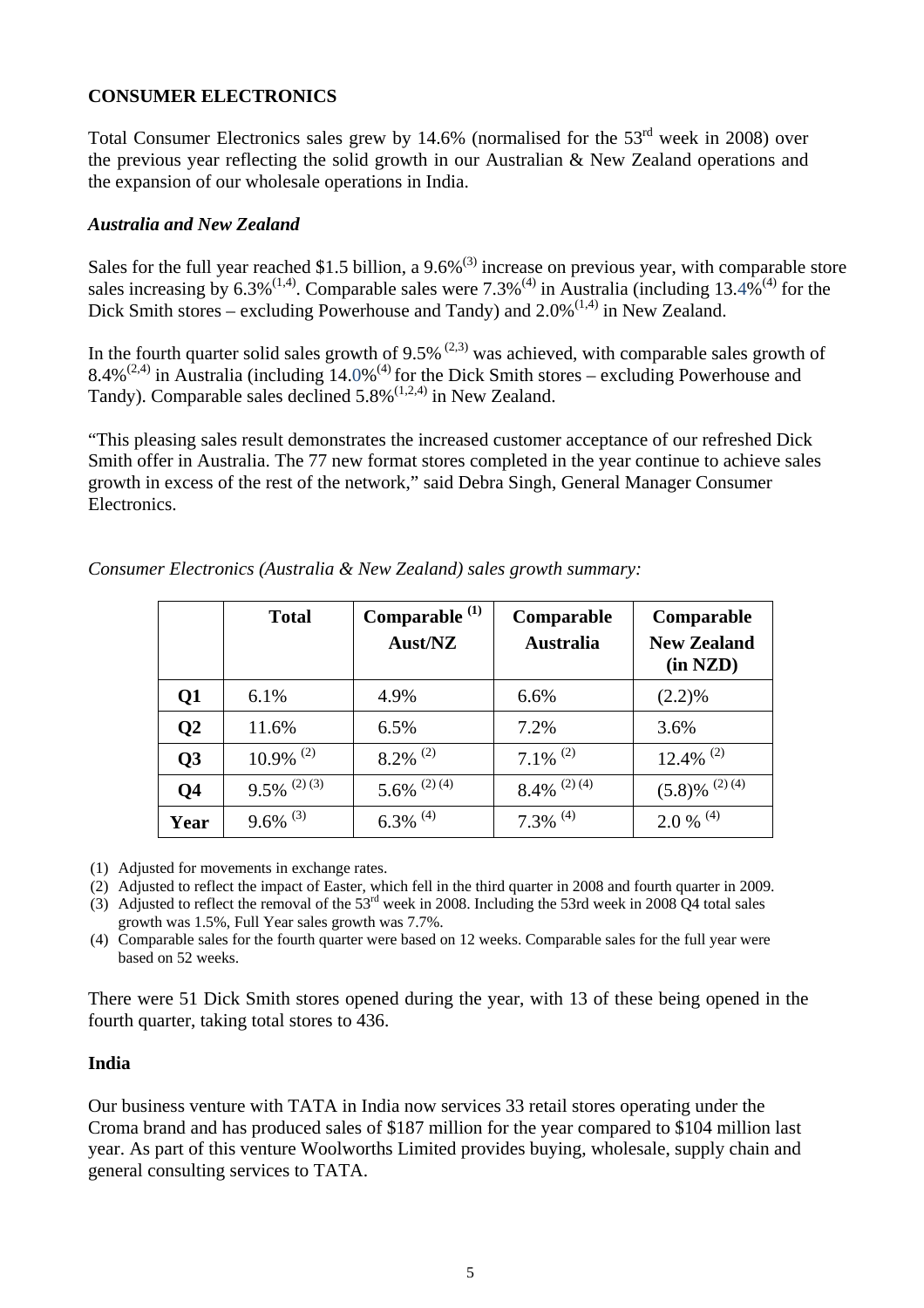#### **HOTELS**

Hotel sales of \$1.1 billion for the year represent an increase of  $1.6\%$ <sup>(2)</sup> with overall comparable sales growth of 0.7%  $^{(3)}$ . Comparable gaming sales for the year were up 2.7% $^{(3)}$ .

Hotel sales in the fourth quarter increased by  $3.7\%^{(1,2)}$  to \$251m. Comparable sales for the quarter increased by  $2.3\%^{(1,3)}$  an improvement on the previous quarters. Gaming comparable sales increased by  $3.1\%^{(1,3)}$  in the quarter.

A further 12 properties were added to the portfolio in the year taking total venues to 280.

*Hotels sales growth summary:*

|                 | <b>Total</b>              | Comparable                |
|-----------------|---------------------------|---------------------------|
| $\overline{Q1}$ | 1.0%                      | (0.8)%                    |
| $\overline{Q2}$ | 1.0%                      | 0.9%                      |
| Q <sub>3</sub>  | $1.1\%$ <sup>(1)</sup>    | $0.6\%$ <sup>(1)</sup>    |
| Q <sub>4</sub>  | $3.7\%$ <sup>(1)(2)</sup> | $2.3\%$ <sup>(1)(3)</sup> |
| Year            | $1.6\%$ <sup>(2)</sup>    | $0.7\%$ <sup>(3)</sup>    |

- (1) Adjusted to reflect the impact of Easter, which fell in the third quarter in 2008 and fourth quarter in 2009.
- (2) Adjusted to reflect the removal of the  $53<sup>rd</sup>$  week in 2008. Including the 53rd week in 2008 Q4 total sales declined 4.9%, Full Year sales declined 0.3%.
- (3) Comparable sales for the fourth quarter were based on 12 weeks. Comparable sales for the full year were based on 52 weeks.

For further information contact:

Clare Buchanan (02) 8885 1032 – Media

Tom Pockett (Finance Director) (02) 8885 1105 – Investors/Analysts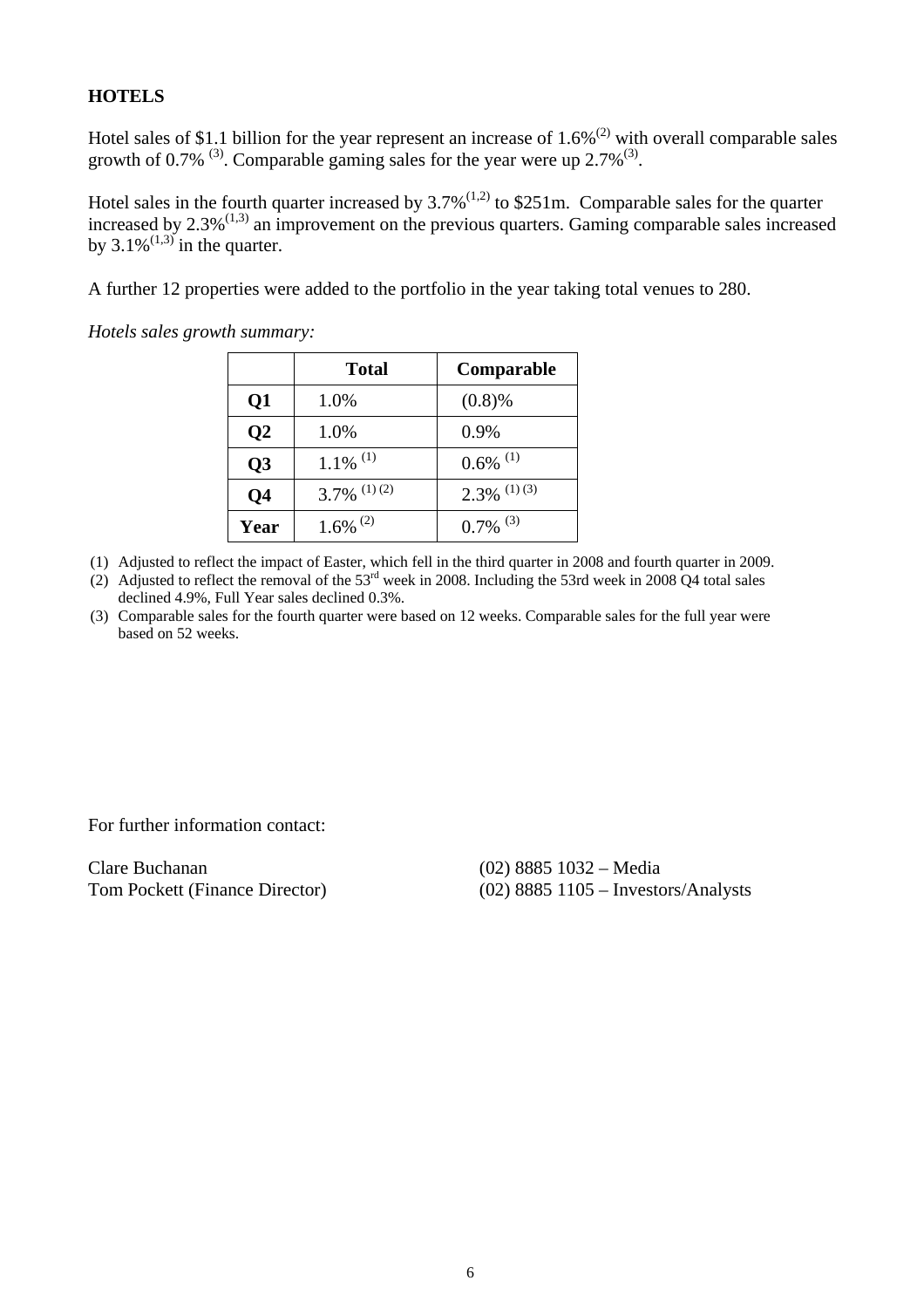| Appendix 1                                                                  | 2008<br><b>Statutory</b><br>$(13$ weeks) | 2009<br><b>Statutory</b><br>(12 weeks) | <b>Increase</b><br>(12 weeks vs<br>13 weeks) | <b>Normalised</b><br><b>Increase</b><br>$(12$ weeks) $^{(1)(2)}$ |
|-----------------------------------------------------------------------------|------------------------------------------|----------------------------------------|----------------------------------------------|------------------------------------------------------------------|
| <b>Fourth Quarter by Division (\$ millions)</b>                             |                                          |                                        |                                              |                                                                  |
| Australian Food and Liquor                                                  | 7,379                                    | 7,526                                  | 2.0%                                         | 9.5%                                                             |
| New Zealand Supermarkets (NZD)                                              | 1,155                                    | 1,120                                  | $(3.0)\%$                                    | 4.8%                                                             |
| New Zealand Supermarkets (AUD)                                              | 947                                      | 887                                    | (6.3)%                                       | 1.6%                                                             |
| Petrol (dollars)                                                            | 1,564                                    | 1,163                                  | $(25.6)\%$                                   | $(18.3)\%$                                                       |
| Petrol (litres)                                                             | 1,145                                    | 1,076                                  | $(6.0)\%$                                    | 2.6%                                                             |
| <b>Supermarket Division</b>                                                 | 9,890                                    | 9,576                                  | $(3.2)\%$                                    | 4.5%                                                             |
| <b>BIGW</b>                                                                 | 850                                      | 903                                    | 6.2%                                         | 12.9%                                                            |
| Consumer Electronics - Aust / NZ                                            | 328                                      | 333                                    | 1.5%                                         | 9.5%                                                             |
| Consumer Electronics - India                                                | 32                                       | 49                                     | 53.1%                                        | 63.3%                                                            |
| <b>Consumer Electronics - Total</b>                                         | 360                                      | 382                                    | 6.1%                                         | 14.4%                                                            |
| <b>General Merchandise Division</b>                                         | 1,210                                    | 1,285                                  | 6.2%                                         | 13.3%                                                            |
| <b>Hotels</b>                                                               | 264                                      | 251                                    | $(4.9)\%$                                    | 3.7%                                                             |
| <b>Continuing Operations</b>                                                | 11,364                                   | 11,112                                 | $(2.2)\%$                                    | 5.4%                                                             |
| <b>Wholesale Division (Supermarkets)</b>                                    | 40                                       | 38                                     | (5.0)%                                       | 2.7%                                                             |
| <b>Total Fourth Quarter Sales</b>                                           | 11,404                                   | 11,150                                 | $(2.2)\%$                                    | 5.4%                                                             |
| Total Fourth Quarter Sales (excluding Petrol)                               | 9,840                                    | 9,987                                  | 1.5%                                         | 9.1%                                                             |
|                                                                             |                                          |                                        |                                              |                                                                  |
|                                                                             | 2008                                     | 2009                                   | <b>Increase</b>                              | <b>Normalised</b>                                                |
|                                                                             | <b>Statutory</b><br>$(53$ weeks)         | <b>Statutory</b><br>$(52$ weeks)       | (52 weeks vs<br>53 weeks)                    | <b>Increase</b><br>$(52 \text{ weeks})^{(1)}$                    |
| <b>Full Year by Division (\$ millions)</b>                                  |                                          |                                        |                                              |                                                                  |
| Australian Food and Liquor                                                  | 30,501                                   | 32,810                                 | 7.6%                                         | 9.6%                                                             |
| New Zealand Supermarkets (NZD)                                              | 4,859                                    | 4,957                                  | 2.0%                                         | 3.9%                                                             |
| New Zealand Supermarkets (AUD)                                              | 4,170                                    | 4,034                                  | (3.3)%                                       | (1.5)%                                                           |
| Petrol (dollars)                                                            | 5,642                                    | 5,482                                  | (2.8)%                                       | (0.5)%                                                           |
| Petrol (litres)                                                             | 4,568                                    | 4,673                                  | 2.3%                                         | 4.4%                                                             |
| <b>Supermarket Division</b>                                                 | 40,313                                   | 42,326                                 | 5.0%                                         | 7.0%                                                             |
| <b>BIG W</b>                                                                | 3,916                                    | 4,267                                  | $9.0\%$                                      | 10.5%                                                            |
| Consumer Electronics - Aust / NZ                                            | 1,427                                    | 1,537                                  | 7.7%                                         | 9.6%                                                             |
| Consumer Electronics - India                                                | 104                                      | 187                                    | 79.8%                                        | 83.3%                                                            |
| <b>Consumer Electronics - Total</b>                                         | 1,531                                    | 1,724                                  | 12.6%                                        | 14.6%                                                            |
| <b>General Merchandise Division</b>                                         | 5,447                                    | 5,991                                  | $10.0\%$                                     | 11.7%                                                            |
| <b>Hotels</b>                                                               | 1,113                                    | 1,110                                  | $(0.3)\%$                                    | $1.6\%$                                                          |
| <b>Continuing Operations</b>                                                | 46,873                                   | 49,427                                 | 5.4%                                         | 7.5%                                                             |
|                                                                             | 162                                      | 168                                    | 3.7%                                         | 5.7%                                                             |
| <b>Wholesale Division (Supermarkets)</b><br><b>Total Year to Date Sales</b> | 47,035                                   | 49,595                                 | 5.4%                                         | 7.5%                                                             |
| Total Year to Date Sales (excluding Petrol)                                 | 41,393                                   | 44,113                                 | 6.6%                                         | 8.5%                                                             |
|                                                                             |                                          |                                        |                                              |                                                                  |
| Periods (\$ millions)                                                       |                                          |                                        |                                              |                                                                  |
| 14 Weeks Ended 5 October 2008                                               | 11,696                                   | 12.824                                 | 9.6%                                         | 9.6%                                                             |
| 13 Weeks Ended 4 January 2009<br><b>First Half</b>                          | 12,296<br>23,992                         | 13,290<br>26,114                       | 8.1%<br>8.8%                                 | 8.1%<br>8.8%                                                     |
| 13 Weeks Ended 5 April 2009                                                 | 11,639                                   | 12,331                                 | 5.9%                                         | 6.5%                                                             |
| 12 Weeks Ended 28 June 2009                                                 | 11,404                                   | 11,150                                 | (2.2)%                                       | 5.4%                                                             |
| <b>Second Half</b>                                                          | 23,043                                   | 23,481                                 | 1.9%                                         | $6.0\%$                                                          |
| <b>Total Full Year Sales</b>                                                | 47,035                                   | 49,595                                 | 5.4%                                         | 7.5%                                                             |
| <b>Group Excluding Petrol (\$ millions)</b>                                 |                                          |                                        |                                              |                                                                  |
| 14 Weeks Ended 5 October 2008                                               | 10,375                                   | 11,101                                 | 7.0%                                         | 7.0%                                                             |
| 13 Weeks Ended 4 January 2009<br><b>First Half</b>                          | 10,946<br>21,321                         | 11,941<br>23,042                       | 9.1%<br>8.1%                                 | 9.1%<br>8.1%                                                     |
| 13 Weeks Ended 5 April 2009                                                 | 10,232                                   | 11,084                                 | 8.3%                                         | 9.0%                                                             |
| 12 Weeks Ended 28 June 2009                                                 | 9,840                                    | 9,987                                  | 1.5%                                         | 9.1%                                                             |
| <b>Second Half</b>                                                          | 20,072                                   | 21,071                                 | 5.0%                                         | $9.0\%$                                                          |
| <b>Total Group Sales Excluding Petrol Full Year</b>                         | 41,393                                   | 44,113                                 | 6.6%                                         | 8.5%                                                             |

<sup>(1)</sup> Reflects sales growth normalised to remove the impact of the  $53<sup>rd</sup>$  week in 2008.

 $^{(2)}$  Fourth quarter adjusted to reflect the impact of Easter, which fell in third quarter in 2008 and the fourth quarter in 2009.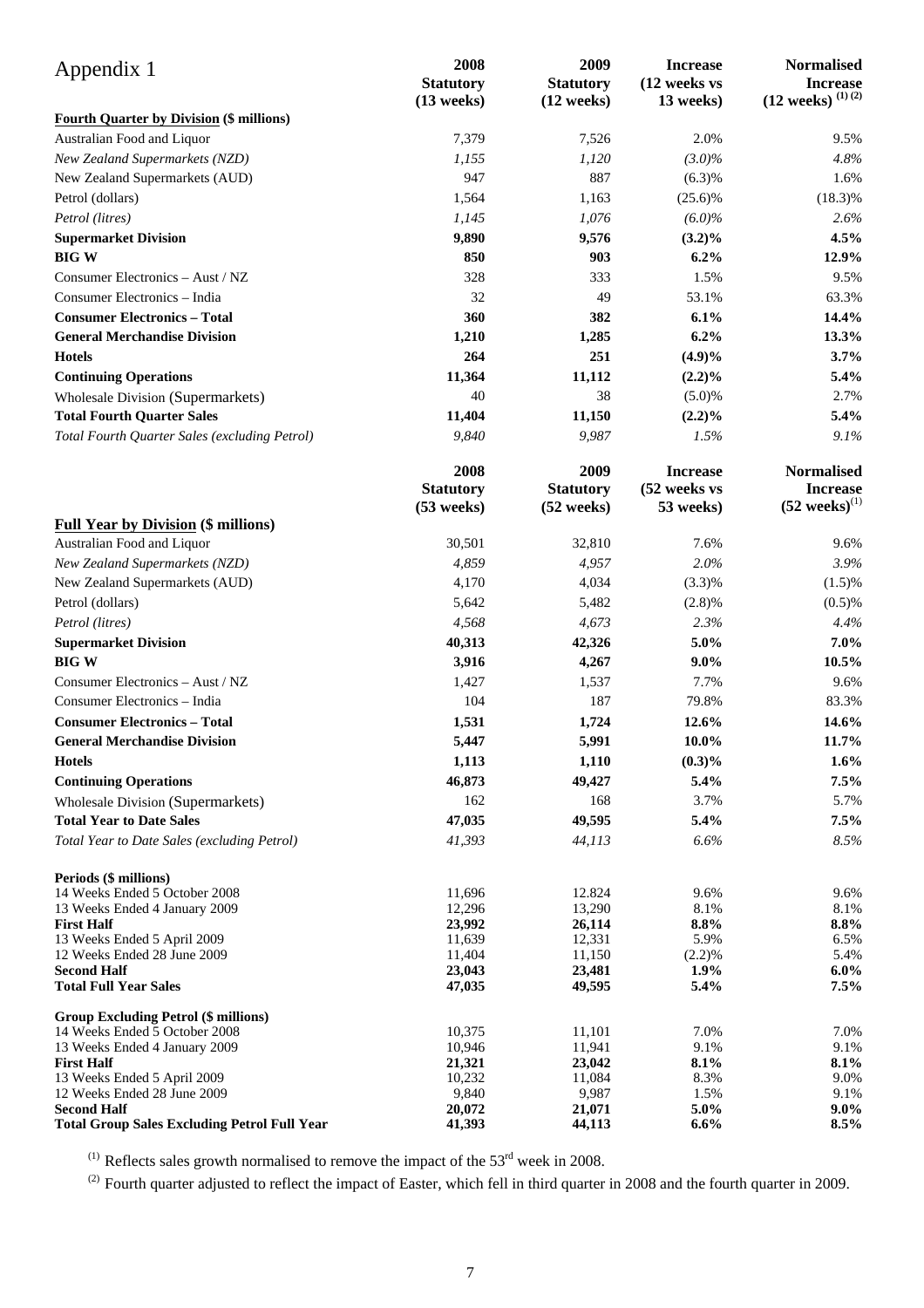| <b>Appendix 2: New stores and refurbishments</b> |  |
|--------------------------------------------------|--|
|--------------------------------------------------|--|

| <b>Fourth Quarter</b>            | New Stores*    | <b>Refurbishments</b> |
|----------------------------------|----------------|-----------------------|
| <b>Australian Supermarkets</b>   | 6              | 30                    |
| Thomas Dux                       | 1              |                       |
| Liquor                           | 16             | 43                    |
| New Zealand Supermarkets         | 3              | 14                    |
| Petrol                           | 3              |                       |
| <b>BIG W</b>                     |                | 1                     |
| Consumer Electronics - Aust / NZ | 13             | 25                    |
| Hotels                           | $\overline{4}$ | 5                     |
| <b>Total fourth quarter</b>      | 46             | 118                   |

| <b>Full Year</b>                 | New Stores*    | <b>Refurbishments</b> |
|----------------------------------|----------------|-----------------------|
| <b>Australian Supermarkets</b>   | 28             | 138                   |
| <b>Thomas Dux</b>                | $\overline{2}$ |                       |
| Liquor                           | 73             | 130                   |
| <b>New Zealand Supermarkets</b>  | 3              | 24                    |
| Petrol                           | 21             |                       |
| <b>BIG W</b>                     | 5              | 12                    |
| Consumer Electronics - Aust / NZ | 51             | 28                    |
| Hotels                           | 12             | 28                    |
| <b>Total Full Year</b>           | 195            | 360                   |

*\* Reflects Gross store openings*